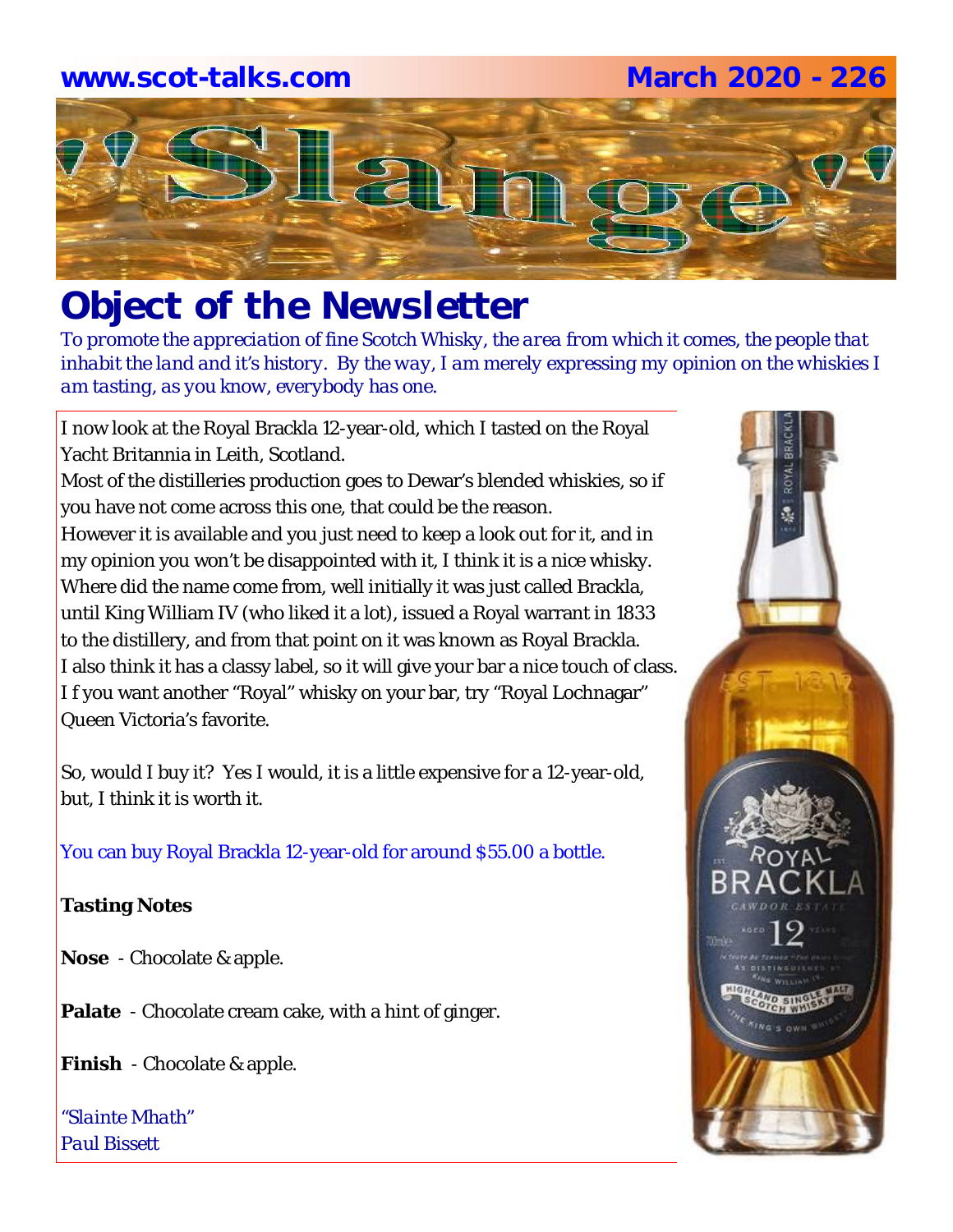# **www.scot-talks.com March 2020 - 226**



# **Whisky Straight Up**

by Charles MacLean

How should you drink Scotch? It's a question I'm asked all the time, and my answer is simple: "*Enjoy* it as you like. *Appreciating* it is another matter."

Truth be told there are no official rules for enjoying Scotch. Don't let anybody bully you into thinking differently. Have it on the rocks, straight, with water or club soda, cola (popular in Spain), ginger ale (à la Française) or green tea (how they like it in China). There are also plenty of fine whisky cocktails, including the Blood and Sand, Bobby Burns and Rob Roy.

It's a different story on those occasions when you want to properly "appreciate" or "taste" whisky. Sensory chemists commonly describe Scotch as "the most complex spirit on Earth."

In other words, it is worthy of attention and rewards consideration. To start off, leave your tumbler on the shelf. Buy a bulbous "nosing glass" or simply pour your whisky into a small wine glass, which will let you pick up all the rich aromas. (For tasting whisky your nose is actually far more important than the palate.) The spirit should be served cool but not chilled (around 60˚) and forget about adding ice—it reduces the flavor dramatically. But definitely add a splash of still water, since it opens up the whisky and it also makes the spirit much easier to taste. (Adding water isn't a cop-out. This is standard practice for even master distillers.) Take a good slug, hold it in your mouth for a while and as you swallow evaluate its mouth-feel, the overall taste, the length of finish and the aftertaste. Now having completed your appreciation, let pure enjoyment take over!

*Charles MacLean, Master of the Quaich, is the author of ten books on Scotch, including the recently published Whiskypedia.*

*For more whisky related articles go to www.liquor.com*

# The hard part about being a bartender is figuring out who is drunk and who is just stupid.

**Richard Braunstein**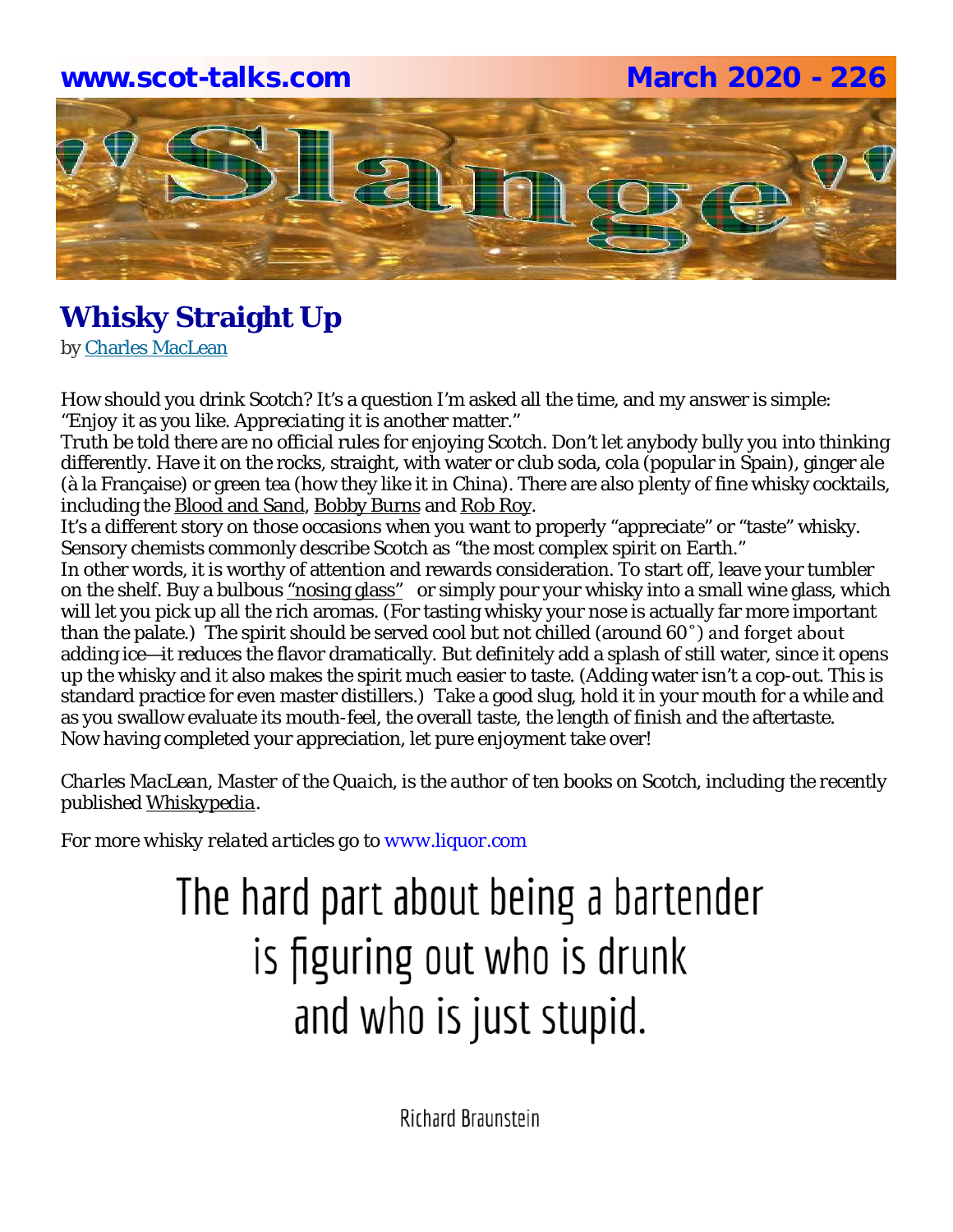# **www.scot-talks.com March 2020 - 226**

Below is a simple guide to help you choose your single malt Whisky, and the flavor notes you should expect from it. Being Scottish I recommend you find a likely candidate and try it in a bar before buying the whole bottle. This Issue; Royal Brackla 12-year-old. For more information on Royal Brackla whiskies go to www.bacardilimited.com/royal-brackla-single-malt-the-first-whisky-fit-for-aking

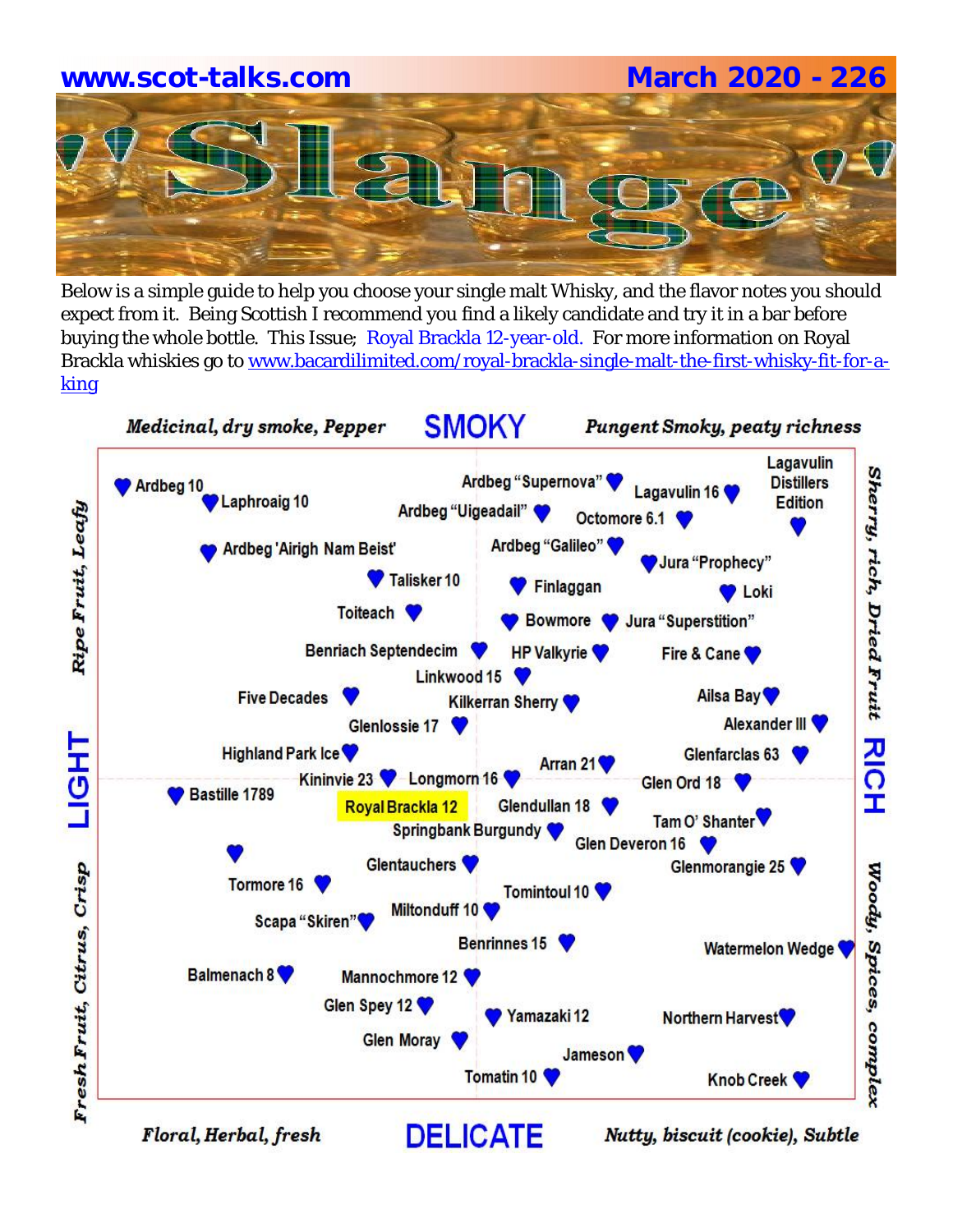

**Culzean castle** By James Gracie

Of all the Scottish castles, Culzean in Ayrshire must have the most spectacular setting. It is perched 90 feet above the waters of the Firth of Clyde on cliffs that are riddled with caves and small bays. Culzean was built in the late 18th century by David Kennedy, 11th Earl of Cassillis, to the designs of Robert Adam. Before this, a tower house stood on the site. But Culzean wasn't just a place of elegance and leisured living. Although you wouldn't think so nowadays, it was also a place of industry. One of the most unusual, and certainly most unexpected, of these industries was shipbuilding. At the foot of the cliffs below Culzean there still exists a small harbor and a boathouse, and it was here that the shipyard was situated.

On a summer's day, when the sea is calm and the gulls are wheeling overhead, it's a spot much loved by today's picnickers. But in its heyday, it rang to the sound of sawing, hammering and riveting as watercraft took shape.

# **The Past Weighs Heavy At Hermitage Castle**

by Peter Kilby

Under a steely grey Scottish sky, the outline of Hermitage Castle slowly emerges from the damp mist. It makes an abrupt but well-defined silhouette on this quiet, lonely Scottish landscape close to the border of England. The castle's massive walls rise from the marshy ground at the head of Liddesdale valley, overlooking Hermitage water.

The "Strength of Liddesdale" has stood here for centuries. Its history is steeped in blood and charged with cruel and bizarre memories. Great and famous families like the De Soulis, Dacre, The Douglas and Bothwell, have all at some time called Hermitage theirs. In history's boiling cauldron of border conflict between England and Scotland, the castle has withstood deeds dark and foul. It comes down to us today with the reputation as Scotland's most notorious medieval fortress.